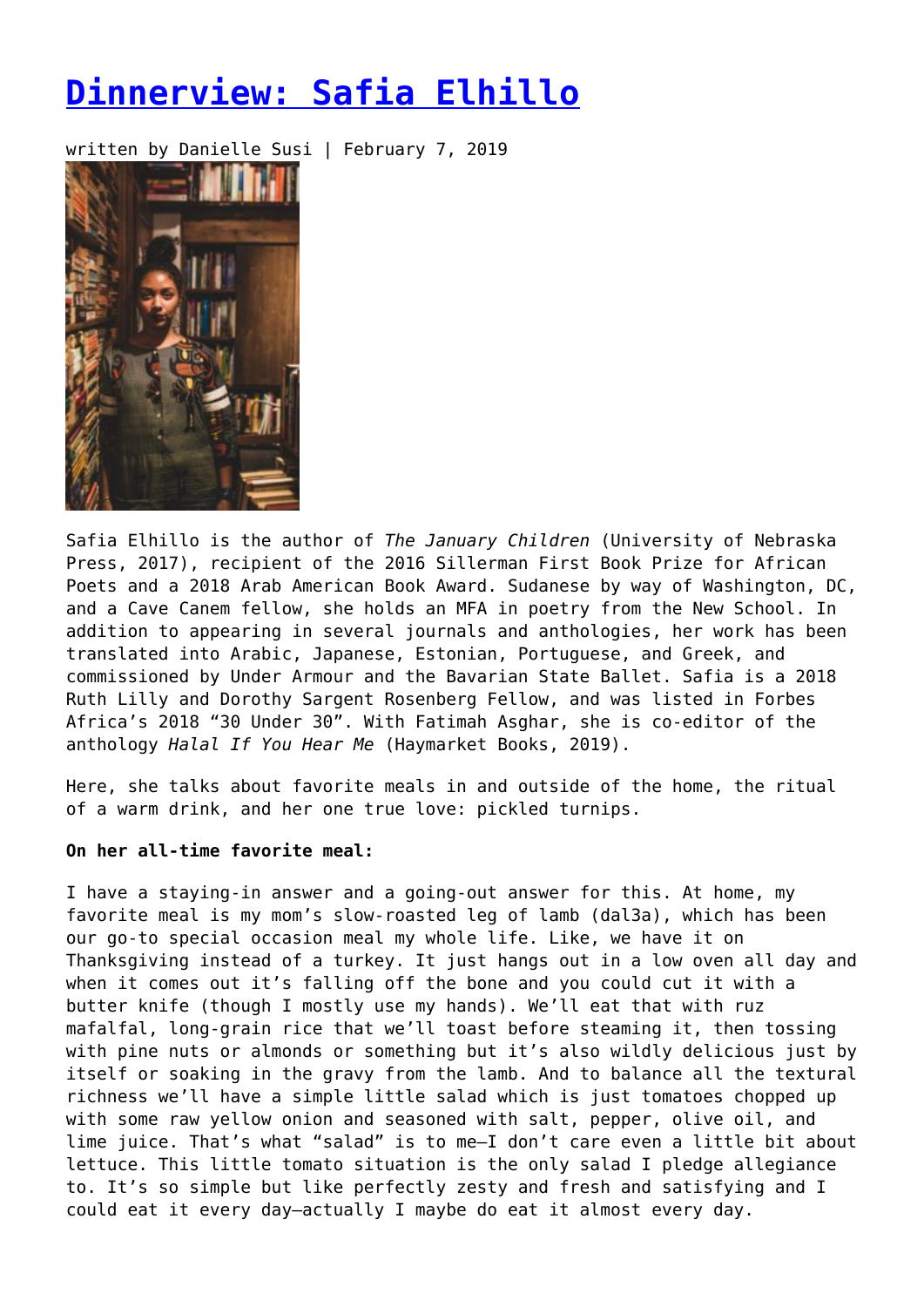My going-out answer is the Szechuan chicken wings at Mission Chinese—they're so spicy that your mouth goes numb for a second and then if you take a cold drink of water during that numbness it kind of feels like the water is just suspended in nothingness your mouth and it's a wild sensation. Cool science stuff aside, these are my favorite chicken wings and I eat a lot of chicken wings, but these are the ones I DREAM OF. These are the ones I crave every day. I first tried them on my first friend-date with my friend Fariha, who is now one of my besties. We'd been email pen pals for a while and then we were going to be in New York at the same time, so I met her at Mission Chinese and she ordered us a bunch of stuff for the table. Everything was amazing but these wings changed me. And now whenever I'm in New York and feeling spendy, I'll convince a friend or two to come eat these wings with me.

#### **On what the light looks like during her favorite meal of the day:**

Dark outside; low, warm light inside. I grew up eating dinner pretty late—like, 8-9ish, and I still think of that as dinnertime. I often prefer to be alone but I like to eat dinner with company—I think nighttime makes me a little sad, just in general the feeling of the day ending makes me a little sad, but that feeling is remedied, at least temporarily, by a raucous dinner table crowded with people I love making too much noise.

### **On snacking while writing:**

I like a warm beverage while I'm writing, but I rarely eat anything WHILE writing. I've started switching over to writing in the morning, so I'm usually drinking a cup of coffee then. Around 2pm or so, I'll switch to tea, and in the evening it's usually just hot water. I drink a lot of hot water in general because I am always cold but don't necessarily always have the bandwidth for a flavored drink.

#### **On her go-to late-night snack:**

PICKLED TURNIPS. My one true love in this cruel world are pickled turnips. I love them. I am passionate about them. I will go through an entire jar in one sitting and deal with the consequences afterwards. They're great in like a shawarma sandwich or falafel or whatever, anything rich and fried and meaty that needs brightness, but just by themselves they're so sharp and refreshing and salty and briny but also not the way olives or other pickles are—they aren't intense, just, like, zesty and bright. Also they're beautiful and hot pink. I love them so much.

#### **On her food quirks:**

This isn't so much about digestion as it is about ritual, but I always feel the need to drink something warm after a meal—coffee, tea, hot water. But other than that I'm not a particularly quirky or picky eater, and I'll try mostly anything (except pork because Islam etc etc).

#### **On her final meal request:**

Honestly, all the stuff listed above—the lamb, the wings, the rice, my beloved pickled turnips, and also so many grape Hi-Chews that I maybe feel a